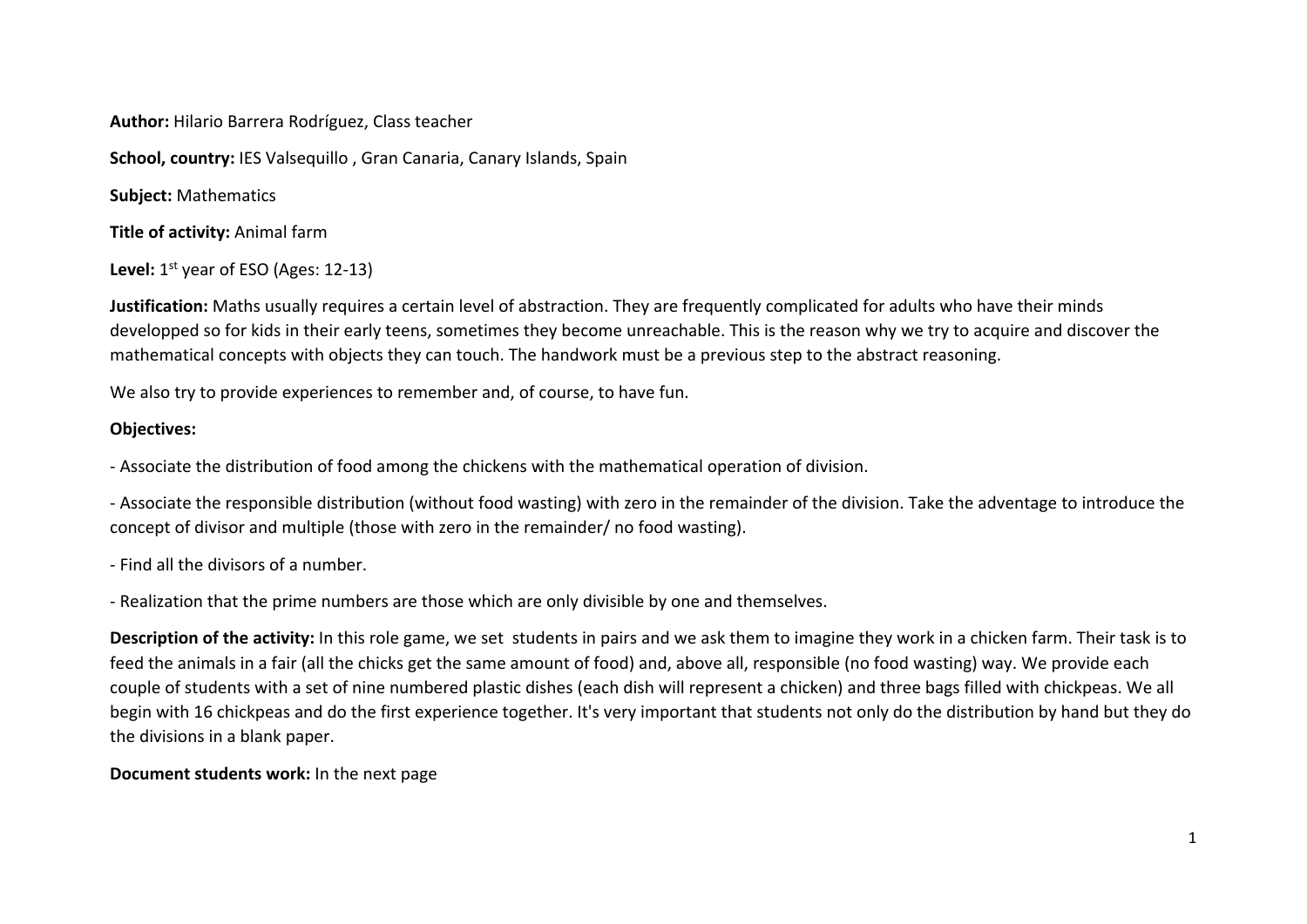## Working on the animal farm

#### Example:

| Number of chickpeas you've got 16             | No | No | No | No | No | No | No | No | No | No | No | No | No | No | No | No |
|-----------------------------------------------|----|----|----|----|----|----|----|----|----|----|----|----|----|----|----|----|
| a) How many chickens are you feeding?         |    | 2  | 3  | 4  | 5  | 6  |    | 8  | 9  | 10 | 11 | 12 | 13 | 14 | 15 | 16 |
| b) Is it a fair share? Y/N                    |    |    |    |    |    |    |    |    |    |    |    |    |    |    |    |    |
| c) How many chickpeas do each chicken get?    |    |    |    |    |    |    |    |    |    |    |    |    |    |    |    |    |
| d) How many chickpeas do you waste?           |    |    |    |    |    |    |    |    |    |    |    |    |    |    |    |    |
| e) When we have a responsible distribution of |    |    |    |    |    |    |    |    |    |    |    |    |    |    |    |    |
| chickpeas, write an x<br><u> 16</u><br>our    |    |    |    |    |    |    |    |    |    |    |    |    |    |    |    |    |

Do you see any coincidence in the answer of d) & e) and the remainders of the divisions you made?

We say that a big number is divisible by a small number when the reminder of the division (the big number divided by the small number) is

In this case, we say that the numbers are related by the divisibility relationship calling multiple to the big number and divisor to the small number.

Let's answer to these questions

- 1)  $\frac{16}{\sqrt{16}}$  is divisible by  $\frac{16}{\sqrt{16}}$  and  $\frac{16}{\sqrt{16}}$
- 2) The divisors of 16 are \_\_\_\_\_, \_\_\_\_\_, \_\_\_\_\_, \_\_\_\_\_ and \_\_\_\_\_\_\_
- 3) 16 is multiple of \_\_\_\_\_, \_\_\_\_\_, \_\_\_\_\_, \_\_\_\_\_ and \_\_\_\_\_\_\_
- 4) Give at least 3 multiples of 16 (the word multiple comes from multiplying)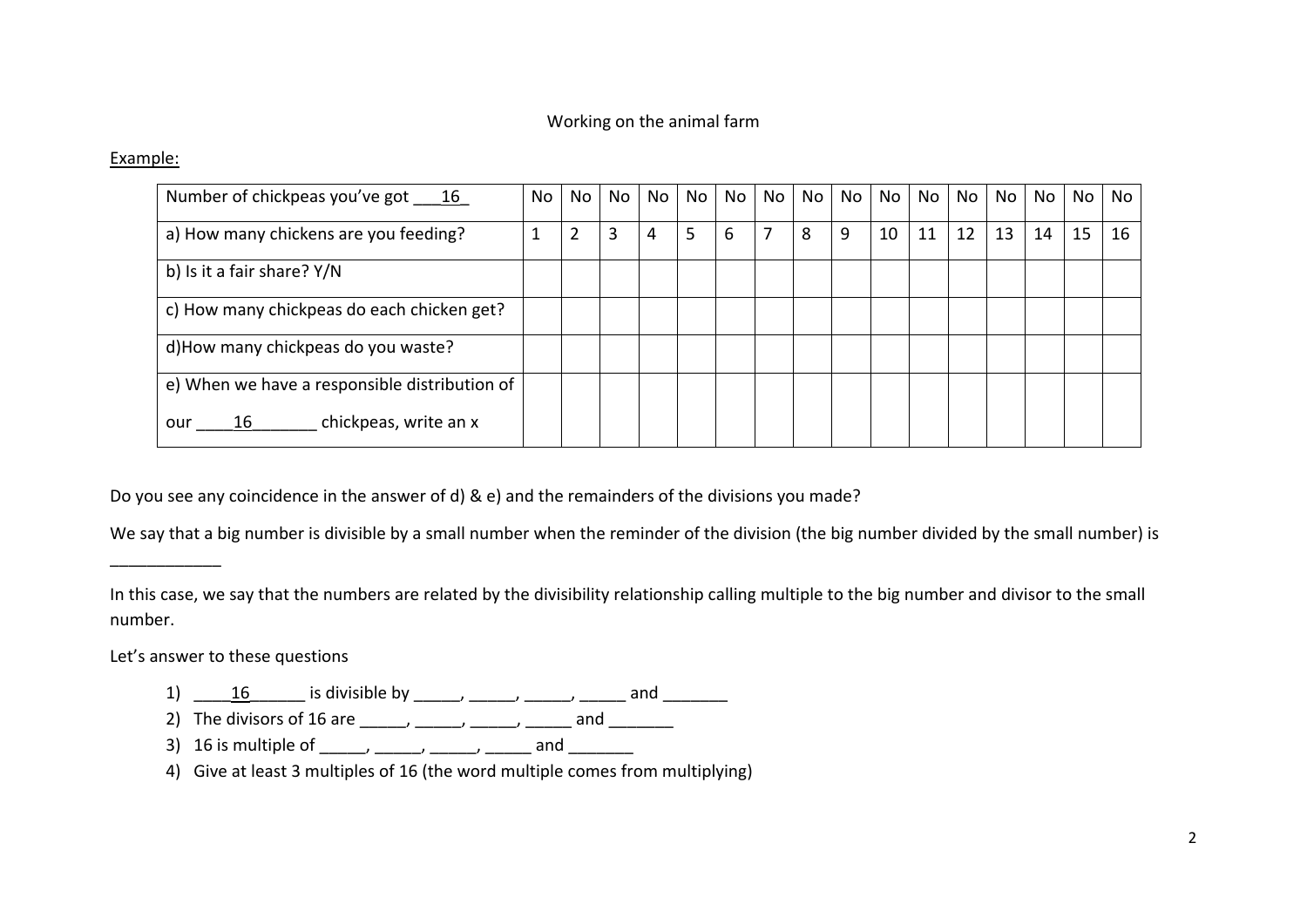Now it's time for you to practice. Experiment 1: (maybe you'll have to cross out some of the columns)

| Number of chickpeas you've got ______        | <b>No</b> | No | No | No | No | No. | No | <b>No</b> | No | No | No. | No | No | No | No | No. | No | No. | No. | No | No | No. | No | <b>No</b> | <b>No</b> |
|----------------------------------------------|-----------|----|----|----|----|-----|----|-----------|----|----|-----|----|----|----|----|-----|----|-----|-----|----|----|-----|----|-----------|-----------|
| a) How many chickens are you feeding?        |           |    |    |    |    |     |    |           |    |    |     |    |    |    |    |     |    |     |     |    |    |     |    |           |           |
| b) Is it a fair share? Y/N                   |           |    |    |    |    |     |    |           |    |    |     |    |    |    |    |     |    |     |     |    |    |     |    |           |           |
| c) How many chickpeas does each chicken get? |           |    |    |    |    |     |    |           |    |    |     |    |    |    |    |     |    |     |     |    |    |     |    |           |           |
| d)How many chickpeas do you waste?           |           |    |    |    |    |     |    |           |    |    |     |    |    |    |    |     |    |     |     |    |    |     |    |           |           |
| e) When do we have a fair distribution of    |           |    |    |    |    |     |    |           |    |    |     |    |    |    |    |     |    |     |     |    |    |     |    |           |           |
| chickpeas? Write an x<br><b>our</b>          |           |    |    |    |    |     |    |           |    |    |     |    |    |    |    |     |    |     |     |    |    |     |    |           |           |

Divisions: You have to give me all the divisions in a tear-off notebook sheet

Write all the divisors of \_\_\_\_\_\_ and at least three multiples

Experiment 2:

| Number of chickpeas you've got ______                                                                                                                                                                                                                        | No | No | No. | No | No | No | No | No | No | No | No | No l | No | No. | No | No | <b>No</b> | No | No | No | No | No | No | No | No |
|--------------------------------------------------------------------------------------------------------------------------------------------------------------------------------------------------------------------------------------------------------------|----|----|-----|----|----|----|----|----|----|----|----|------|----|-----|----|----|-----------|----|----|----|----|----|----|----|----|
| a) How many chickens are you feeding?                                                                                                                                                                                                                        |    |    |     |    |    |    |    |    |    |    |    |      |    |     |    |    |           |    |    |    |    |    |    |    |    |
| b) Is it a fair share? Y/N                                                                                                                                                                                                                                   |    |    |     |    |    |    |    |    |    |    |    |      |    |     |    |    |           |    |    |    |    |    |    |    |    |
| c) How many chickpeas does each chicken get?                                                                                                                                                                                                                 |    |    |     |    |    |    |    |    |    |    |    |      |    |     |    |    |           |    |    |    |    |    |    |    |    |
| d)How many chickpeas do you waste?                                                                                                                                                                                                                           |    |    |     |    |    |    |    |    |    |    |    |      |    |     |    |    |           |    |    |    |    |    |    |    |    |
| e) When do we have a fair distribution of                                                                                                                                                                                                                    |    |    |     |    |    |    |    |    |    |    |    |      |    |     |    |    |           |    |    |    |    |    |    |    |    |
| chickpeas? Write an x<br><b>our</b> the contract of the contract of the contract of the contract of the contract of the contract of the contract of the contract of the contract of the contract of the contract of the contract of the contract of the cont |    |    |     |    |    |    |    |    |    |    |    |      |    |     |    |    |           |    |    |    |    |    |    |    |    |

Divisions: You have to give me all the divisions in a tear-off notebook sheet Write all the divisors of \_\_\_\_\_\_ and at least three multiple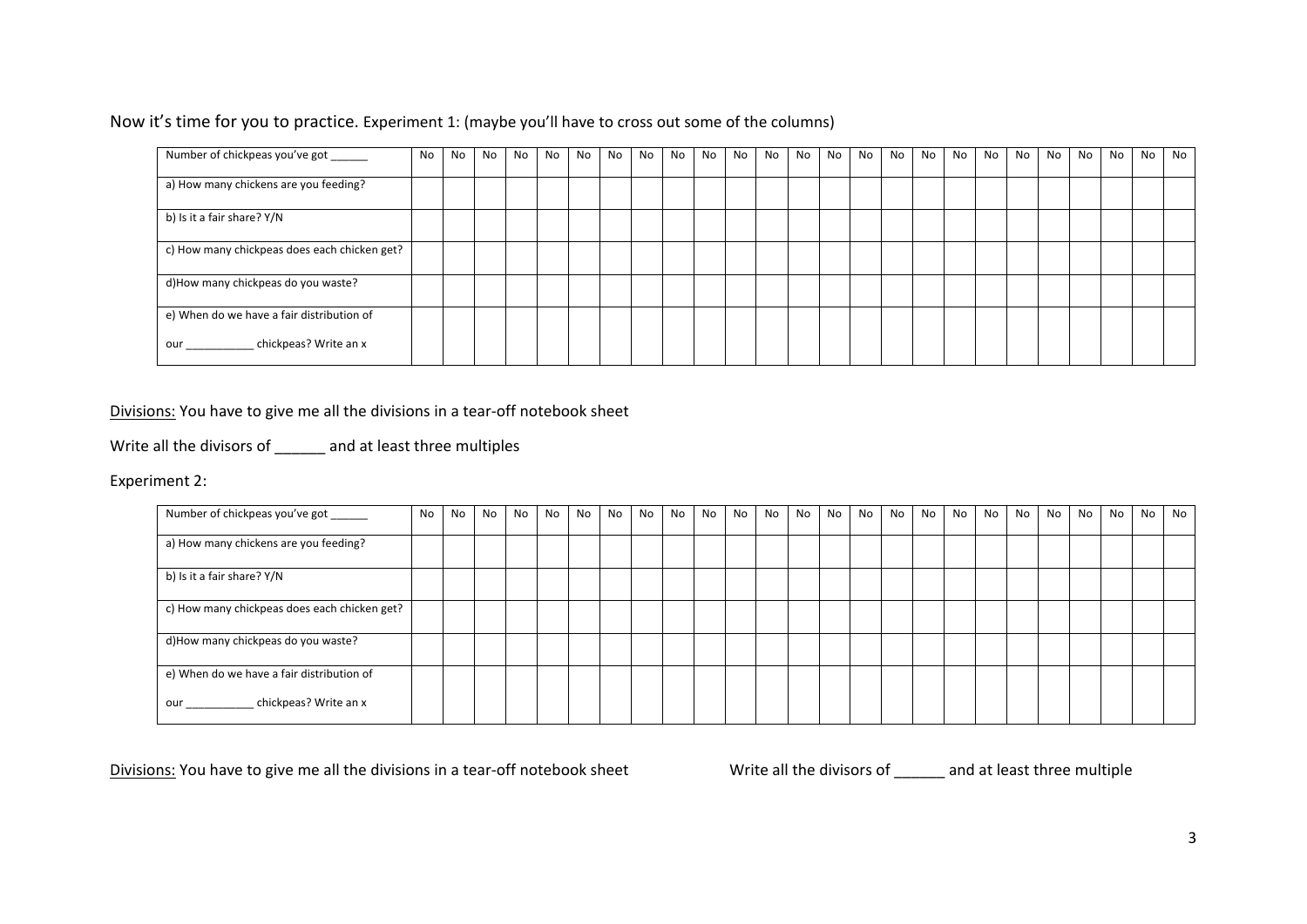#### **Document we use as support**

## Working on the animal farm

Situation: Imagine you work on an animal farm which breeds chicken. In this farm you have chickens, cocks and hens. The chicks live with their Mums until they are old enough. At that moment (it's very sad I know), the hens are taken away to produce new eggs and your job is to feed the chicks.

Your main goal is to feed the different members of each family fairly and not to waste food (chickpeas).

Example: As you can see, each group has a bag with sixteen chickpeas in it and some numbered dishes. Each dish represents a chick. We are going to study when we can do a fair and responsible (without food wasting) distribution depending on the number of chicks we have to feed.

One chicken: Let's put all the chickpeas in the only dish we have on the table (we are feeding a one chicken family).

- a) Is it a fair share? (We understand as a fair distribution when all the chicks receive the same number of chickpeas)
- b) How many chickpeas do each chicken get?
- c) How many chickpeas are we wasting?
- d) Is it a responsible share? (We mean by responsible share when we don't waste any food)
- e) What mathematical operation (addition, subtraction, multiplication or division) do you think we are doing? Do it

Two chicks: Let's distribute the sixteen chickpeas in the two dishes we are putting on the table (we are feeding a family of two).

- a) Is it a fair share?
- b) How many chickpeas do each chicken get?
- c) How many chickpeas are we wasting?
- d) Is it a responsible share?
- e) What mathematical operation (addition, subtraction, multiplication or division) do you think we are doing? Do it

Three chicks: Let's distribute the sixteen chickpeas in the three dishes we are putting on the table (we are feeding a family of two).

a) Is it a fair share? (Do all the chicks receive the same number of chickpeas?)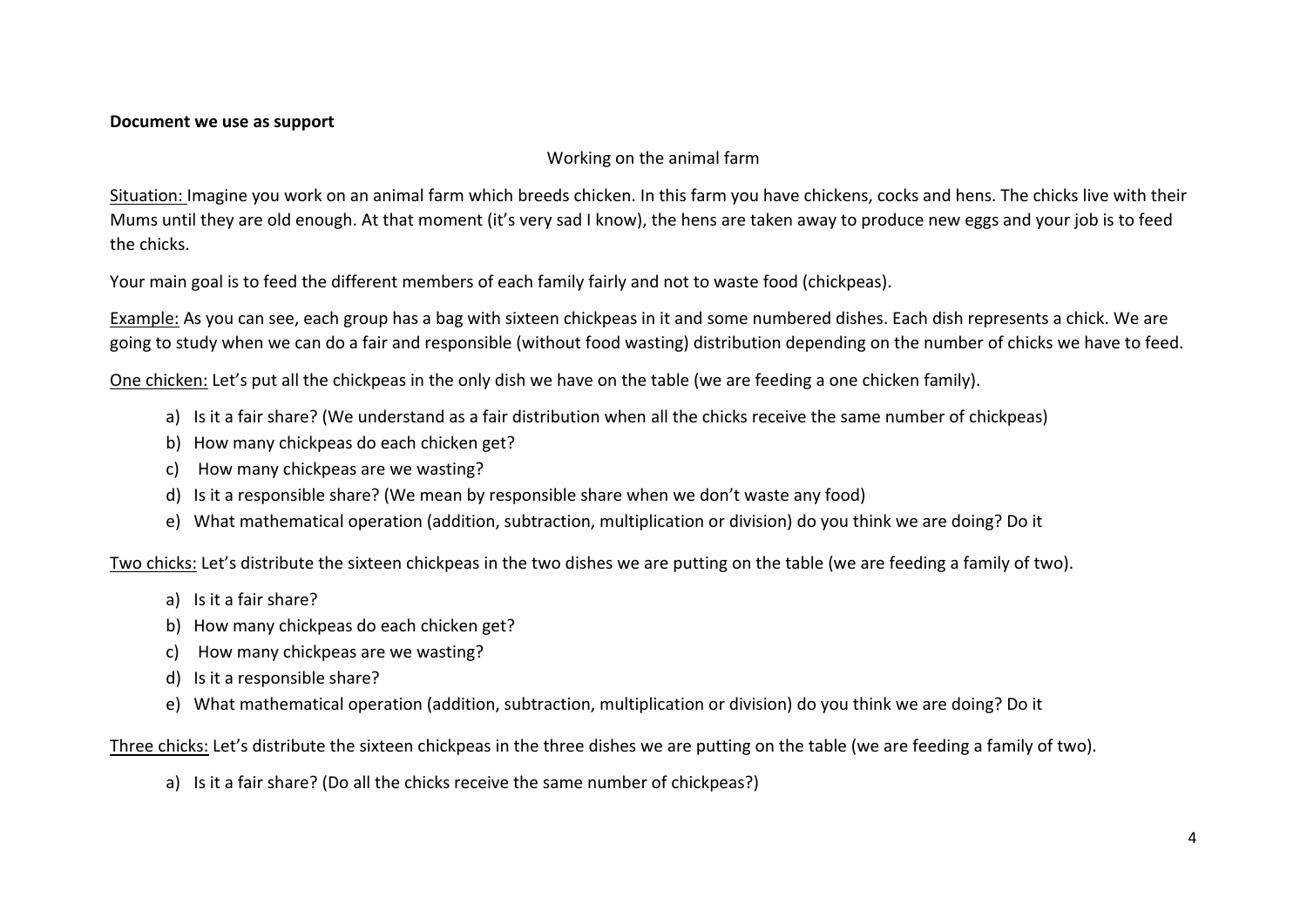- b) How many chickpeas do each chicken get?
- c) How many chickpeas are we wasting?
- d) Is it a responsible share?
- e) What mathematical operation (addition, subtraction, multiplication or division) do you think we are doing? Do it

Carry on with the process without writing the answers to the questions with a family of four, five and six. In which of these cases will we have a fair and responsible distribution?

Let's take a look to the way I want you to summarize the information **(when they finish the process we check with this document they've done it right and let them answer the questions)** 

| Number of chickpeas you've got 16                   | No       | No | No | No | No | No             | No             | No.            | No | No | No | No | No | No | No <sub>1</sub> | No.          |
|-----------------------------------------------------|----------|----|----|----|----|----------------|----------------|----------------|----|----|----|----|----|----|-----------------|--------------|
| a) How many chickens are you feeding?               |          | 2  | 3  | 4  | 5  | 6              | 7              | 8              | 9  | 10 | 11 | 12 | 13 | 14 | 15              | 16           |
| b) Is it a fair share? Y/N                          |          |    | γ  | Υ  | Υ  |                | Υ              | Υ              | Υ  | v  | v  |    | v  |    | Υ               |              |
| c) How many chickpeas do each chicken get?          | 16       | 8  | 5  | 4  | 3  | $\overline{2}$ | $\overline{2}$ | $\overline{2}$ | 1  |    |    |    | 1  |    | 1               |              |
| d) How many chickpeas do you waste?                 | $\Omega$ | 0  |    | 0  |    | 4              | 2              | 0              |    | 6  | 5  | 4  | 3  |    |                 | <sup>n</sup> |
| e) When we have a responsible distribution of $ X $ |          | X  |    | X  |    |                |                | x              |    |    |    |    |    |    |                 | x            |
| chickpeas, write an x<br>16<br>our                  |          |    |    |    |    |                |                |                |    |    |    |    |    |    |                 |              |

Do you see any coincidence in the answer of d) & e) and the remainders of the divisions you made?

We say that a big number is divisible by a small number when the reminder or the division (the big number divided by the small number) is

In this case, we say that the numbers are related by the divisibility relationship calling multiple to the big number and divisor to the small number.